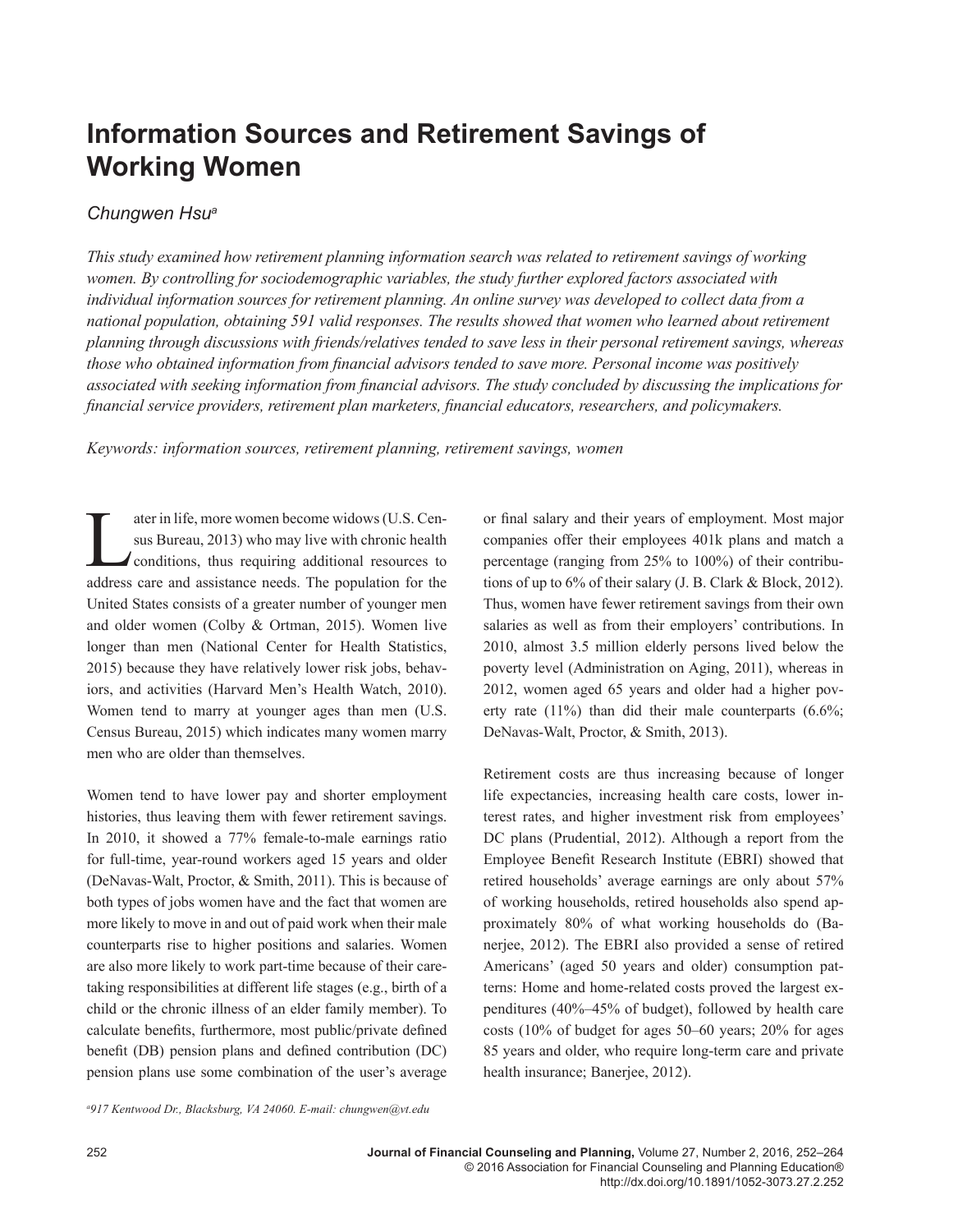Although the aforementioned evidence shows women are more vulnerable in retirement than men, women's retirement planning information-seeking behavior may play an important role in their investment decision-making process and could thus have a considerable effect on their retirement savings. As H. Kim and Kim (2010) indicated, future retirees have an increasing demand for retirement information to help them make informed retirement planning decisions. The National Research Symposium on Financial Literacy and Education also emphasized that future studies must determine both the quality and adequacy of the personal financial information that people acquire from others (Schuchardt et al., 2009). Furthermore, a need for gender-focused research in financial education was identified by a Quarter Century Project conducted by the National Endowment for Financial Education (2011). However, little is known about (a) where women should obtain information to make retirement planning decisions and (b) the characteristics that differentiate women who conduct retirement planning information from those who do not.

This study thus attempts to examine whether retirement planning information sources are associated with retirement savings of working women. By controlling for sociodemographics variables, the study further explores factors associated with information sources for retirement planning. This study will contribute to the gaps in the literature by understanding the relationship between retirement planning information search and retirement savings of women, observing the ways in which women seek retirement information. Another important contribution to the literature is the analysis of personal income to retirement savings literature. The influence of personal income on retirement savings has received little attention. The evidence could offer implications for financial service providers, retirement plan marketers, financial educators, researchers, and policymakers.

## **Literature Review and Research Questions** *Conceptual Framework*

Stigler (1961) proposed the economics of information, which assumes that consumers who seek information will obtain lower prices or higher quality products than those who do not. Joo and Grable (2001) suggested that cost factors, benefit factors, and other factors (e.g., demographics) affect the decision to seek or not seek financial information. With the increase in both retirement plans and uncertainty (because of their long-term perspective), such factors make information seeking for retirement planning unique from an economics of information perspective (H. Kim & Kim, 2010). The rich investment information available today does not guarantee seekers' ability to identify, locate, evaluate, select, and use information for successful investing (O'Connor, 2013). Retirement planning informationseeking behavior, however, may be viewed as a necessary step for retirement saving and can encourage consumers to save more for retirement.

## *Retirement Planning Information Sources*

Because women are more risk aversive than men when making investment decisions (Olsen & Cox, 2001), acquiring information before making financial decisions may encourage women to take action on their plans. Thirty percent of women trusted financial service advisors or consultants to give them the most accurate and reliable information, whereas 25% of women trusted information from friends and family (TIAA-CREF, 2013). The TIAA-CREF (2013) pointed out, however, that nearly half (48%) of Americans reported difficulty knowing which financial advice sources to trust.

Blinder and Krueger (2004) ranked 11 sources that consumers use to learn about economic topics from most to least frequently used: (1) television, (2) newspapers, (3) discussions with friends/relatives, (4) statements by political leaders, (5) radio, (6) statements by economists, (7) the Internet, (8) statements by business leaders, (9) statements by civic or religious leaders, (10) magazines, and (11) books. H. Kim and Kim (2010) explored financially distressed consumers' retirement planning information-seeking behaviors, grouping their information sources into five categories, ranked from most to least frequently used: (1) media (e.g., newspaper, books, magazine, radio, and TV), (2) professional service (e.g., financial planners, lawyers, accountants, lectures, and financial counselors), (3) personal (e.g., friends or family), (4) banks, and (5) the Internet. DeVaney, Sharpe, Kratzer, and Su (1998) determined what factors led to increased retirement savings among nonfarm self-employed workers by using a retirement planning index, which included the following questions: thinking about retirement, discussing retirement with spouse or close friend, attending programs or reading articles/books about retirement, using computer programs, consulting professionals, and the worker's belief that the retirement planning conducted was comparable to others of the same age. Some consumers,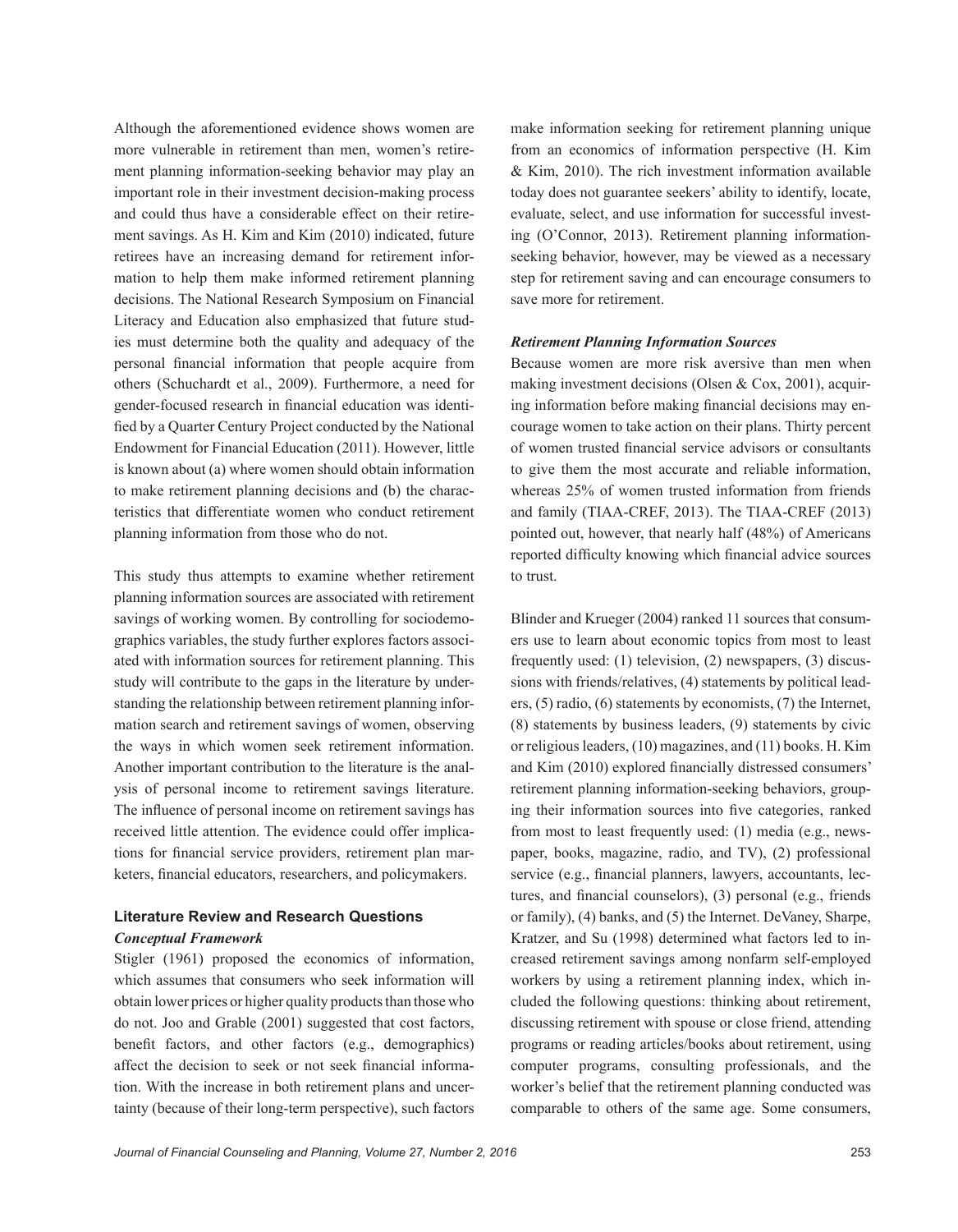however, choose not to seek and/or use external information sources (H. Kim & Kim, 2010).

#### *Factors Related to Information Search*

Consumers seek various sources to learn about financial topics or retirement planning. Knowing which factors significantly impact sources, therefore, would help financial marketers further understand both who their target consumers are and how to reach them. The factors identified in previous studies included age, household income, marital status, education, health status, and race (Joo & Grable, 2001; H. Kim & Kim, 2010).

When making retirement investment decisions, Joo and Grable (2001) found that household income was related significantly to seeking help from financial professionals. H. Kim and Kim (2010) found that married consumers were more likely than unmarried consumers to seek professional services to learn about retirement planning.

Besides financial professionals, H. Kim and Kim (2010) indicated that older consumers were less likely to use personal sources for retirement planning. Compared to consumers with household incomes less than \$20,000, those with household incomes greater than \$50,000 were more likely to seek retirement information through media (e.g., newspaper, books, magazine, radio, and TV; H. Kim & Kim, 2010). Younger consumers with household incomes greater than \$20,000 were more likely to seek retirement information on the Internet (H. Kim & Kim, 2010). Although H. Kim and Kim's study also used education, health status, and race to predict the aforementioned information, the relationships did not show statistically significant.

#### *Retirement Savings*

Control variables commonly used in the literature for retirement savings include age, household income, education, marital status, race/ethnicity, health status, and homeownership. The existing literature shows that age, income, and education have significant effects on retirement savings. DeVaney et al. (1998) found that older self-employed workers held greater amounts of retirement savings. DeVaney and Zhang (2001) further indicated that the finances in DC accounts, individual retirement account (IRA), and Keogh savings increased with age. DeVaney and Chiremba (2005) compared four cohorts, suggesting a positive relationship between cohort's age and their retirement savings.

Household income is also a strong predictor of retirement savings. EBRI (2012) showed that workers' total savings and investment positively related to household income. DeVaney, Anong, and Yang (2007), DeVaney et al. (1998), and DeVaney and Zhang (2001) also found that household income had significant, positive effects on the value of retirement accounts. There exists only limited research, however, that uses personal income as a predictor of retirement savings.

The existing research has shown education as positively related to retirement savings. Rowland and Lyons (1996) assumed that better educated people were more likely to have better retirement benefits and personal savings from their working years. The existing research showed the same conclusions: Retirement savings amounts were larger for those with higher educations (DeVaney & Chiremba, 2005; DeVaney et al., 2007; DeVaney & Zhang, 2001).

The existing literature also shows marital status, race/ ethnicity, and health status to be influential factors for retirement savings. Married couples have greater retirement savings (DeVaney & Chiremba, 2005; DeVaney & Zhang, 2001). Race/ethnicity also impacts retirement saving behavior (DeVaney & Zhang, 2001; Malroutu & Xiao, 1995; Springstead & Wilson, 2000; Turner, Bailey, & Scott, 1994; Yuh & DeVaney, 1996). For example, White consumers had greater total retirement accounts compared to non-White (DeVaney & Zhang, 2001). Hispanics tended to have smaller retirement savings accounts because they preferred to have short-term savings for planned purchases or education expenses (rather than long-term savings, e.g., retirement; Plath & Stevenson, 2005). People with poor health may change their saving behaviors because a shorter life expectancy often reduces the need to save for retirement (Scholz & Levine, 2003). Women in poor health were less likely to report having saved during the previous year (Fisher, 2010), which may result in fewer retirement savings.

Because a home can be an owner's major retirement asset, it may also affect retirement savings behavior (Lichtenstein, 2010) because it is difficult to accumulate wealth and afford retirement without owning a home (Dwyer, 1989). DeVaney and Chiremba (2005) as well as DeVaney and Zhang (2001) found that homeowners had greater retirement savings than renters. James and Sharpe (2007) also indicated that, compared with otherwise similar homeowners, renters nearing retirement were less likely to contribute to their retirement savings.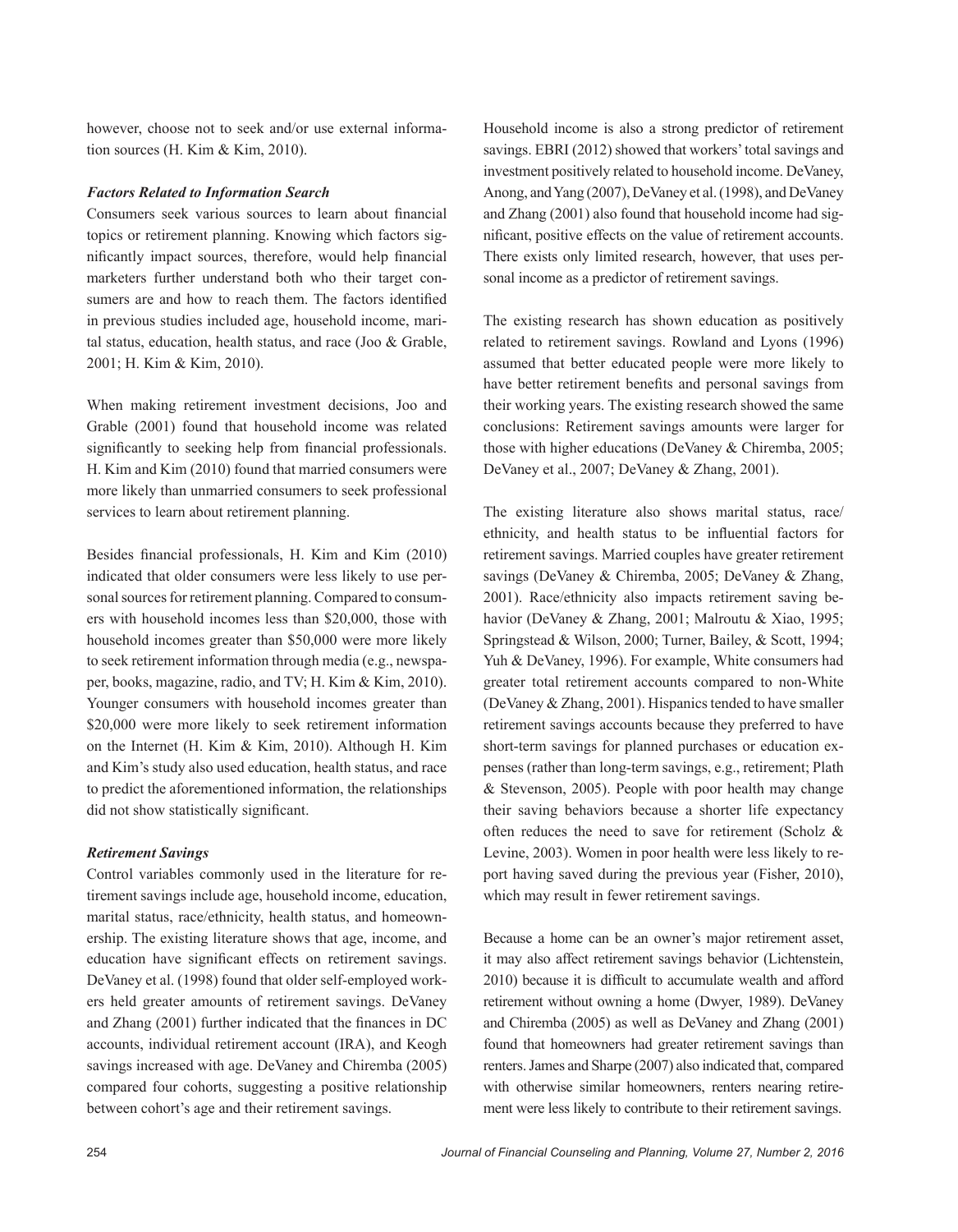### *Information Search and Retirement Savings*

The existing research has shown a positive relationship between information search and retirement savings. DeVaney et al. (1998) concluded that respondents who increased their retirement planning efforts by attending programs, consulting professionals, and engaging in other information-seeking activities were more likely to increase their level of retirement savings. DeVaney et al. (2007) also found that those who sought professional advice had greater savings in their retirement accounts. Among new workers and those nearing retirement, researcher has shown that attending retirement training sessions is good way to further understand available retirement plans. Several studies have shown that financial education in the workplace results in positive changes to one's financial behavior (Garman, Kim, Kratzer, Brunson, & Joo, 1999; Joo & Grable, 2005; J. Kim, 2007; J. Kim, Kwon, & Anderson, 2005) as well as greater retirement savings (Bernheim & Garrett, 2003). Skimmyhorn (2014) found that attending the military's Personal Financial Management Course training program doubled retirement savings. R. L. Clark and d'Ambrosio (2003) indicated that participation in 1-hour retirement seminars positively changed individual's retirement goals and saving behaviors.

Based on the conceptual framework and review of literature, two research questions were proposed: (a) What is the relationship between retirement planning information search and personal retirement savings of working women? and (b) What sociodemographic factors are associated with information search of these women's individual sources for retirement planning information-seeking behavior?

## **Method**

## *Data*

To define the age range of working women in this study, two definitions for the term *working age* were referred. The U.S. Census Bureau (2011) viewed 18–64 years as working age, whereas the EBRI (2009) classified 21–64 years as working age. Three million women aged 65 years or older, however, were employed in 2012 (U.S. Census Bureau, 2013). EBRI also estimated that consumers began saving for retirement by the time they were 25 years old (EBRI, 2011). This study therefore targeted women 25 years and older. According to the U.S. Census Bureau (2013), 106.5 million females were 25 years or older in 2012. Thus, the sample size required for this survey to meet a 95% confidence level is 384 (Dillman, Smyth, & Christian, 2009).

An online survey was developed to obtain data for the study. Potential survey errors that may have occurred in this study because of online data collection include coverage, sampling, nonresponse, and measurement (Tuten, 2010). Specifically, the following errors may have occurred:

- 1. Although 76% of women aged 18 years and older use the Internet (Pew Research Center, 2012), there is still a chance that this study did not cover members of the target population.
- 2. Because there is no extant list of Internet users, and no way to use random digits to select a sample, online surveys have greater sampling error limitations (Tuten, 2010).
- 3. Although higher response rates lead to decreased nonresponse error, the response rates for online surveys tend to be low compared to mail surveys (Tuten, 2010).
- 4. There is a chance that the participants' responses do not represent their true values.

To reduce these possibilities and confirm the validity and reliability of the instrument, this study employed two pilot tests to reduce biases caused by question wording, webpage language, different web browsers (e.g., Microsoft Internet Explorer, Mozilla Firefox, Google Chrome, or Apple Safari), and using different computers (as Macs and PCs may show the same page in different ways). The first pilot test implemented a convenience sample of Virginia Association of Family and Consumer Sciences members, who made valuable suggestions and pointed out flaws for revision. The second pilot test used Survey-Monkey, an online survey company, targeting members to obtain 50 completed responses. Based on the participants' suggestions and survey results, minor wording corrections were made.

In May 2012, SurveyMonkey was used to recruit a convenience sample of 500 respondents based on the study's targeting criteria from the national population (i.e., nonretired women aged 25 years or older). Based on the company's report, 4,414 invitations were sent per our request to targeted audiences, obtaining 591 valid responses resulting in a 13% response rate over 6 days. As an incentive to participate, SurveyMonkey donated \$0.50 to a participating charity of respondents' choice, who also got a chance to win a \$100 Amazon.com gift card.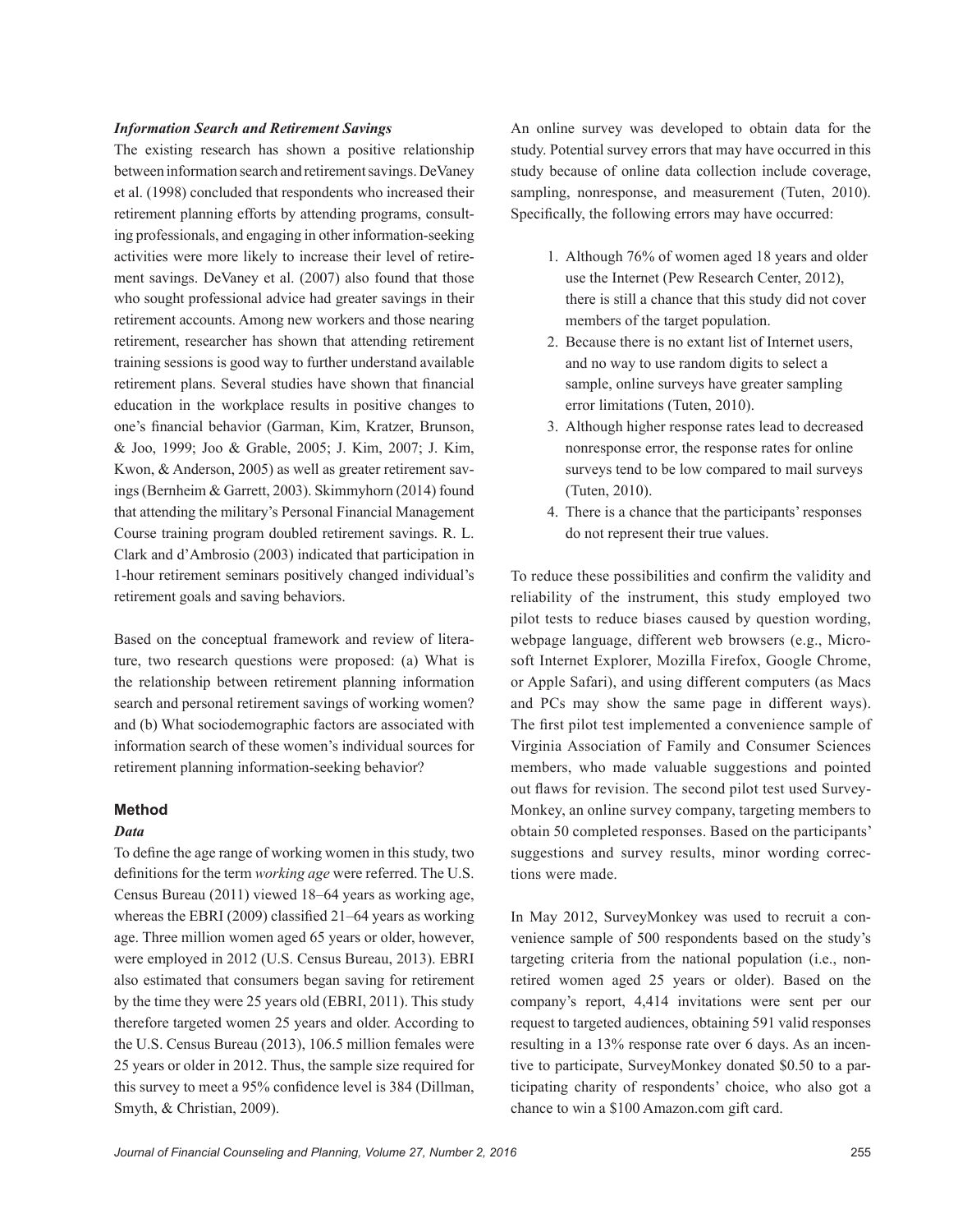## *Analysis*

Descriptive statistics were used to create a profile of participants. Multiple regressions were performed to assess the effects of a set of predictors on personal retirement savings, including sources of retirement planning information. When a retirement planning information source proved statistically significant, logistic regression was conducted to assess the factors' effects on the likelihood that respondents would report having used that individual source. For all significance tests,  $p < .05$  was considered significant.

Following the recommendation of Pallant (2010), a tolerance value less than 0.10 and a variance inflation factor (VIF) value above 10 were applied to determine the presence of multicollinearity within the multiple regression models. According to Stevens (2002), "For social science researches, about 15 subjects per predictor are needed for a reliable equation" (p. 88). Thus, if an individual predictor had fewer than 15 respondents (i.e., a frequency of less than 2.54% in this study), it was merged into another category.

## *Dependent Variable*

The following question was used to measure this study's dependent variable for personal retirement savings: "Approximately, what is the total amount of money you have saved in your personal investments and savings for retirement at this time? (e.g., IRAs, mutual funds, stocks, bonds, CDs, annuities, cash value life insurance)." There were 12 savings categories in units of \$25,000, wherein 1 began at "none," 2 was "less than \$25,000," 3 was "\$25,000–\$49,999" leading up to 12, "\$250,000 or more." This dependent variable was an interval variable because the intervals between the values were equally spaced (Xu, Lin, & Kuo, 2015).

#### *Independent Variable*

Table 1 presents variable specifications. The independent variables include retirement planning information sources and control variables (i.e., age, personal income, household income, education, marital status, race/ethnicity, health status, and homeownership).

Retirement planning information source was measured by the following question: "Which of the following sources of information do you use to learn about retirement planning?" Respondents were allowed to make multiple selections of sources. To explore the influence of each information source used, all 11 sources in the study were included and were

not combined into categories. This study also used dummy variables for all sources: 1 coded as "used" (0 otherwise) for the Internet, television, newspapers, radio, magazines, books, a course, discussions with friends/relatives, information from financial advisors, training sessions provided by an employer, and seminars led by financial professionals. The study also included "not using any source," coded the same way as the other sources.

Age was analyzed in five groups similar to those used by Xiao (1996), and ages 35–64 years were further divided into three groups: 25–34 years (reference category), 35–44 years, 45–54 years, 55–64 years, and 65 years and older. The study used dummy variables for education level: high school diploma or less (reference category), some college, college degree, and master's degree or higher. Personal income was measured by using the question "Which of the following categories best describes your annual personal income before taxes?" This included 14 personal income categories divided by units of \$10,000, wherein 1 was "under \$25,000" increasing up to 14, "over \$145,000." Household income was measured by using the question "Which of the following categories best describes your total annual household income before taxes?" This included 24 household income categories divided by units of \$10,000, in which 1 was "under \$25,000" leading to 24, "over \$245,000." The intervals between the values of both personal and household income variables were equally spaced. The study used dummy variables for (a) health status: poor to fair (reference category), good, and excellent; (b) marital status: married (reference category), never married, cohabitating, separated, divorced, and widowed; (c) race/ethnicity: non-Hispanic White (reference category), non-Hispanic Black, and other; and (e) homeownership.

## **Results**

## *Sample Characteristics*

Table 1 shows participants' profiles. The typical respondent was non-Hispanic White (88.8%), had an average age of 48 years, had at least 3 years of college, was in good health, was a homeowner (69.5%), had an average annual personal income between \$45,000 and \$54,999, and had an average annual household income between \$75,000 and \$84,999. Half (50.9%) were married. The average amount of personal retirement savings ranged between \$25,000 and \$49,999. The information sources women used for retirement planning were, from most to least frequently used: discussions with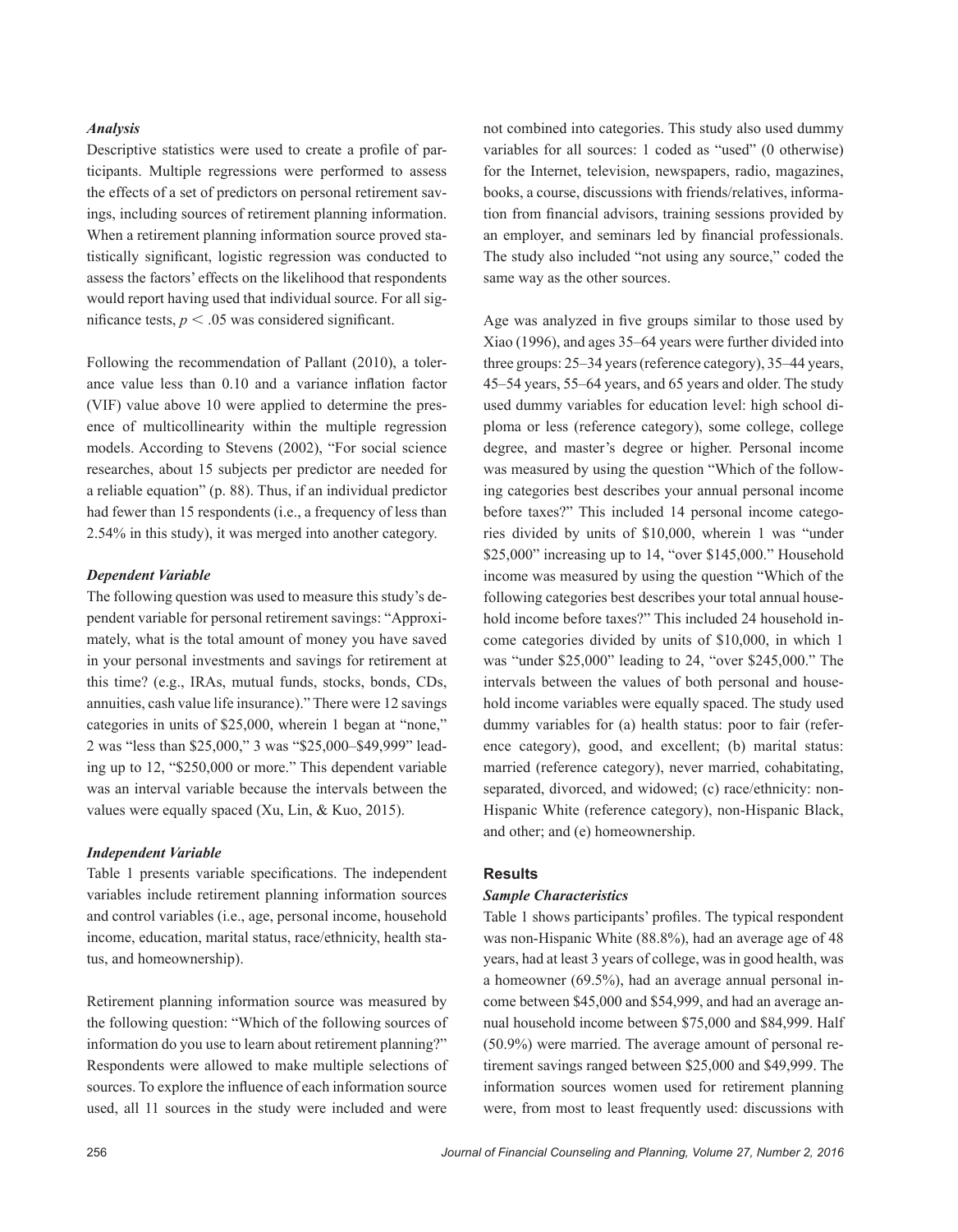|                                         | Coding                      | $\boldsymbol{N}$ | $M(SD)$ or %  |
|-----------------------------------------|-----------------------------|------------------|---------------|
| <b>Dependent Variable</b>               |                             |                  |               |
| Personal retirement savings             | Continuous                  | 591              | 3.57(3.20)    |
| <b>Independent Variable</b>             |                             |                  |               |
| Retirement planning information sources |                             |                  |               |
| The Internet                            | $1 =$ used, $0 =$ otherwise | 304              | 51.4          |
| Television                              | $1 =$ used, $0 =$ otherwise | 109              | 18.4          |
| Newspapers                              | $1 =$ used, $0 =$ otherwise | 120              | 20.3          |
| Radio                                   | $1 =$ used, $0 =$ otherwise | 58               | 9.8           |
| Magazines                               | $1 =$ used, $0 =$ otherwise | 132              | 22.3          |
| <b>Books</b>                            | $1 =$ used, $0 =$ otherwise | 112              | 19.0          |
| A course                                | $1 =$ used, $0 =$ otherwise | 55               | 9.3           |
| Discussions with friends/relatives      | $1 =$ used, $0 =$ otherwise | 314              | 53.1          |
| Information from financial advisors     | $1 =$ used, $0 =$ otherwise | 235              | 39.8          |
| Training sessions provided by employer  | $1 =$ used, $0 =$ otherwise | 145              | 24.5          |
| Seminars led by financial professionals | $1 =$ used, $0 =$ otherwise | 107              | 18.1          |
| Not using any source                    | $1 =$ used, $0 =$ otherwise | 96               | 16.2          |
| Age                                     | Continuous                  | 591              | 47.91 (11.55) |
| $25 - 34$ years                         | $1 = yes, 0 = otherwise$    | 91               | 15.4          |
| $35-44$ years                           | $1 = yes, 0 = otherwise$    | 131              | 22.2          |
| $45 - 54$ years                         | $1 = yes, 0 = otherwise$    | 166              | 28.1          |
| $55-64$ years                           | $1 = yes, 0 = otherwise$    | 171              | 28.9          |
| 65 years and older                      | $1 = yes, 0 = otherwise$    | 32               | 5.4           |
| Personal income                         | Continuous                  | 591              | 4.19(3.24)    |
| Household income                        | Continuous                  | 591              | 7.16(5.36)    |
| Education                               | Continuous                  | 591              | 16.46(1.69)   |
| High school diploma or less             | $1 = yes, 0 = otherwise$    | 54               | 9.1           |
| Some college                            | $1 = yes, 0 = otherwise$    | 140              | 23.7          |
| College degree                          | $1 = yes, 0 = otherwise$    | 223              | 37.7          |
| Graduate degree                         | $1 = yes, 0 = otherwise$    | 174              | 29.4          |
| Marital status                          |                             |                  |               |
| Married                                 | $1 = yes, 0 = otherwise$    | 301              | 50.9          |
| Never married                           | $1 = yes, 0 = otherwise$    | 96               | 16.2          |
| Cohabitating                            | $1 = yes, 0 = otherwise$    | 52               | 8.8           |
| Separated                               | $1 = yes, 0 = otherwise$    | 15               | 2.5           |
| Divorced                                | $1 = yes, 0 = otherwise$    | 105              | 17.8          |
| Widowed                                 | $1 = yes, 0 = otherwise$    | 22               | 3.7           |

# **TABLE 1. Measurement and Sample Characteristics (***N 5* **591)**

*(Continued)*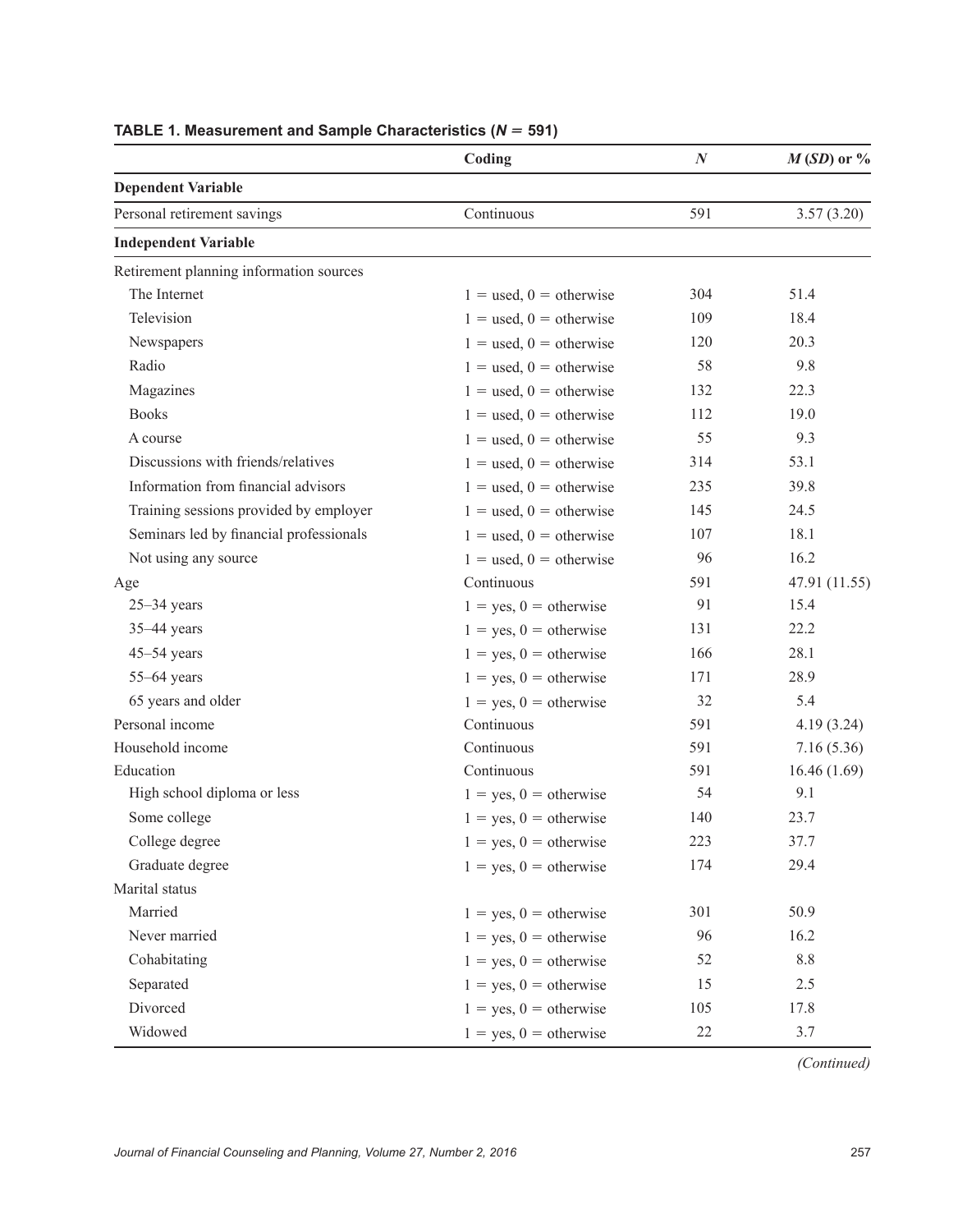|                                            | Coding                   | $\bm{N}$ | $M(SD)$ or % |
|--------------------------------------------|--------------------------|----------|--------------|
| Race/ethnicity                             |                          |          |              |
| Non-Hispanic White                         | $1 = yes, 0 = otherwise$ | 525      | 88.8         |
| Non-Hispanic Black                         | $1 = yes, 0 = otherwise$ | 28       | 4.7          |
| Other (Hispanic/Latino, Asian, and others) | $1 = yes, 0 = otherwise$ | 38       | 6.4          |
| Health status                              | Continuous               | 591      | 3.12(0.68)   |
| Poor to fair                               | $1 = yes, 0 = otherwise$ | 84       | 14.2         |
| Good                                       | $1 = yes, 0 = otherwise$ | 343      | 58.0         |
| Excellent                                  | $1 = yes, 0 = otherwise$ | 164      | 27.7         |
| Homeowner                                  | $1 = yes, 0 = otherwise$ | 411      | 69.5         |

**TABLE 1. Measurement and Sample Characteristics (***N 5* **591)** *(Continued)*

friends and/or relatives (53.1%), the Internet (51.4%), information from financial advisors (39.8%), training sessions provided by employer (24.5%), magazines (22.3%), newspapers (20.3%), books (19.0%), television (18.4%), seminars led by financial professionals (18.1%), radio (9.8%), and either a credit or noncredit course (9.3%). About 16.2% of respondents reported that they did not use any source.

#### *Factors Associated With Retirement Savings*

Table 2 presents the results of the multiple regression. The independent variables accounted for approximately 40.9% of the total variance in "personal retirement savings,"  $R^2 = .409, F(31, 591) = 12.457, p < .001$ . Based on each variable's standardized regression coefficient, the effects of discussions with friends/relatives, information from financial advisors, age, household income, race/ethnicity, and homeownership all had statistically significant relationships with personal retirement savings.

Women who discussed retirement planning with friends/ relatives were less likely to have greater personal retirement savings. In contrast, women who had obtained retirement planning information from financial advisors were more likely to have greater personal retirement savings. Compared to women aged 25–34 years, those aged 45 years or older were more likely to have greater personal retirement savings. Compared to non-Hispanic White women, women classified as "other" (i.e., Hispanic/Latino, Asian, and others) were more likely to have greater personal retirement savings. Women who had higher household incomes and were homeowners were more likely to have greater personal retirement savings.

#### *Factors Associated With Discussion With Friends/Relatives*

Table 3 presents the results of the logistic regression. Because two retirement planning information sources, "discussion with friends/relatives" and "information from financial advisors," were statistically significant, the characteristics of those who used these two sources were further explored. The model for "discussion with friends/relatives," which contained 19 predictors, were statistically significant,  $\chi^2(19, N = 591) = 33.23, p = .023$ , thus indicating that the model could distinguish between respondents who did and did not report discussing their retirement planning with friends/relatives. The model as a whole classified 60.7% of cases correctly. The likelihood of discussing retirement planning with friends/relatives to obtain information was significantly related to both age and homeownership. Compared to women aged 25–34 years, women aged 35 years or older were less likely to have discussions with friends/relatives as a source of retirement planning information (controlling for other factors in the model). Compared to nonhomeowners, homeowners were 1.8 times more likely to have discussions with friends/relatives as a source of retirement planning information (controlling for other factors in the model).

## *Factors Associated With Information From Financial Advisors*

The model for "information from financial advisors," which contained 19 predictors, was also statistically significant,  $\chi^2(19, N = 591) = 71.06, p < .001$ , indicating that the model could distinguish between respondents who did and did not report obtaining retirement planning information from their financial advisors (Table 3). The model as a whole classified 66.0% of cases correctly. The probability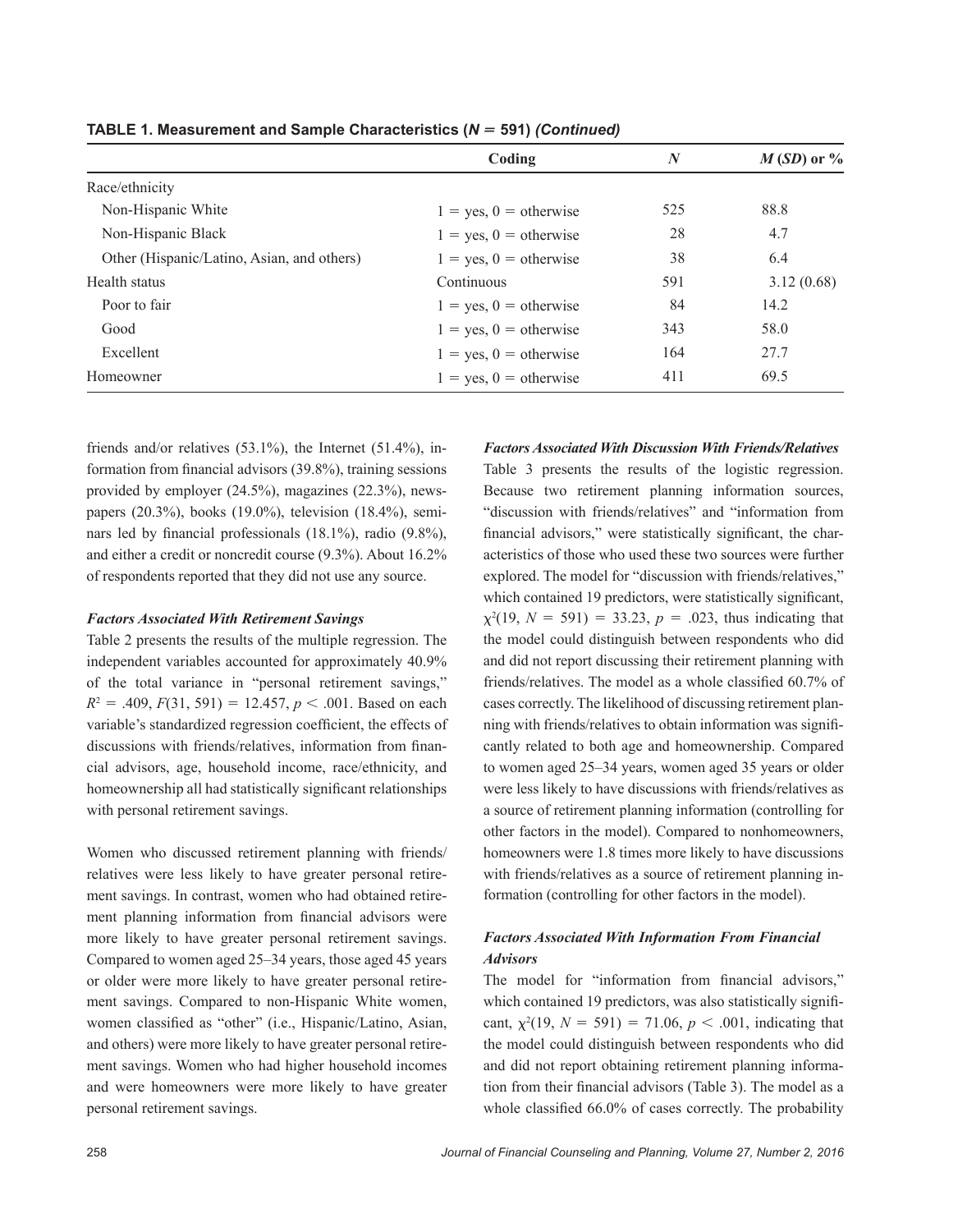| <b>Variable</b>                                          | β         |
|----------------------------------------------------------|-----------|
| Retirement planning information sources                  |           |
| The Internet                                             | $-.002$   |
| Television                                               | $-.051$   |
| Newspapers                                               | $-.009$   |
| Radio                                                    | .032      |
| Magazines                                                | .073      |
| <b>Books</b>                                             | .050      |
| A course                                                 | $-.023$   |
| Discussions with friends/relatives                       | $-.081*$  |
| Information from financial advisors                      | $.248***$ |
| Training sessions provided by employer                   | $-.047$   |
| Seminars led by financial professionals                  | $-.002$   |
| Not using any source                                     | $-.060$   |
| Age: 25-34 years (reference group)                       |           |
| 35-44 years                                              | .021      |
| $45 - 54$ years                                          | $.131*$   |
| 55-64 years                                              | .248***   |
| 65 years and older                                       | $.179***$ |
| Personal income                                          | .054      |
| Household income                                         | .289***   |
| Education: high school diploma or less (reference group) |           |
| Some college                                             | $-.028$   |
| College degree                                           | .014      |
| Master's degree or higher                                | .066      |
| Marital status: married (reference group)                |           |
| Never married                                            | .023      |
| Cohabitating                                             | $-.019$   |
| Separated                                                | .050      |
| Divorced                                                 | .022      |
| Widowed                                                  | .018      |
| Race/ethnicity: non-Hispanic White (reference group)     |           |
| Non-Hispanic Black                                       | .006      |
| Other (Hispanic/Latino, Asian, and others)               | $.068*$   |
| Health status: poor to fair (reference group)            |           |
| Good                                                     | $-.004$   |
| Excellent                                                | .016      |
| Homeowner                                                | $.091*$   |

**TABLE 2. Results of the Multiple Regression on Women's Personal Retirement Savings (***N* **5 591)**

of using financial advisors to learn about retirement planning was significantly related to personal income, education, and homeownership. Women who had higher personal incomes were more likely to report learning about retirement planning from financial advisors (controlling for other factors in the model). Compared to those who held a high school diploma or less, those who had a college degree were 2.8 times more likely to report learning about retirement planning from financial advisors, whereas those with a master's degree or higher were 3.5 times more likely to report learning about retirement planning from financial advisors (controlling for other factors in the model). Homeowners, in turn, were 1.7 times more likely than nonhomeowners to report learning about retirement planning from financial advisors (controlling for other factors in the model).

## **Discussion**

The results of this study contribute to understanding of the relationship between retirement planning information search and retirement savings of women as well as sociodemographic factors associated with information sources of women. An online survey was developed to collect data from a national population, obtaining 591 valid responses.

From these findings, women with greater personal retirement savings were those who (a) aged 45 years and older compared to aged 25–34 years; (b) had higher household incomes; (c) belonged to Hispanic/Latino, Asian, and other races/ethnicities compared to non-Hispanic White; and (d) were homeowners. Regarding relationships between retirement planning information sources and personal retirement savings, women who learned via discussions with friends/relatives tended to save less, whereas those who obtained information from financial advisors saved more. Participants aged 35 years or older were less likely to report using discussions with friends/relatives as a source to learn about retirement planning, whereas those who owned a home were more likely to discuss with friends/relatives about retirement planning. Those who had higher personal incomes, held a college degree or higher, and were homeowners were more likely to report obtaining retirement planning information from financial advisors.

Age was a statistically significant predictor for both women's personal retirement savings and seeking retirement planning information via discussions with friends/relatives. Consistent with the results of previous studies (DeVaney &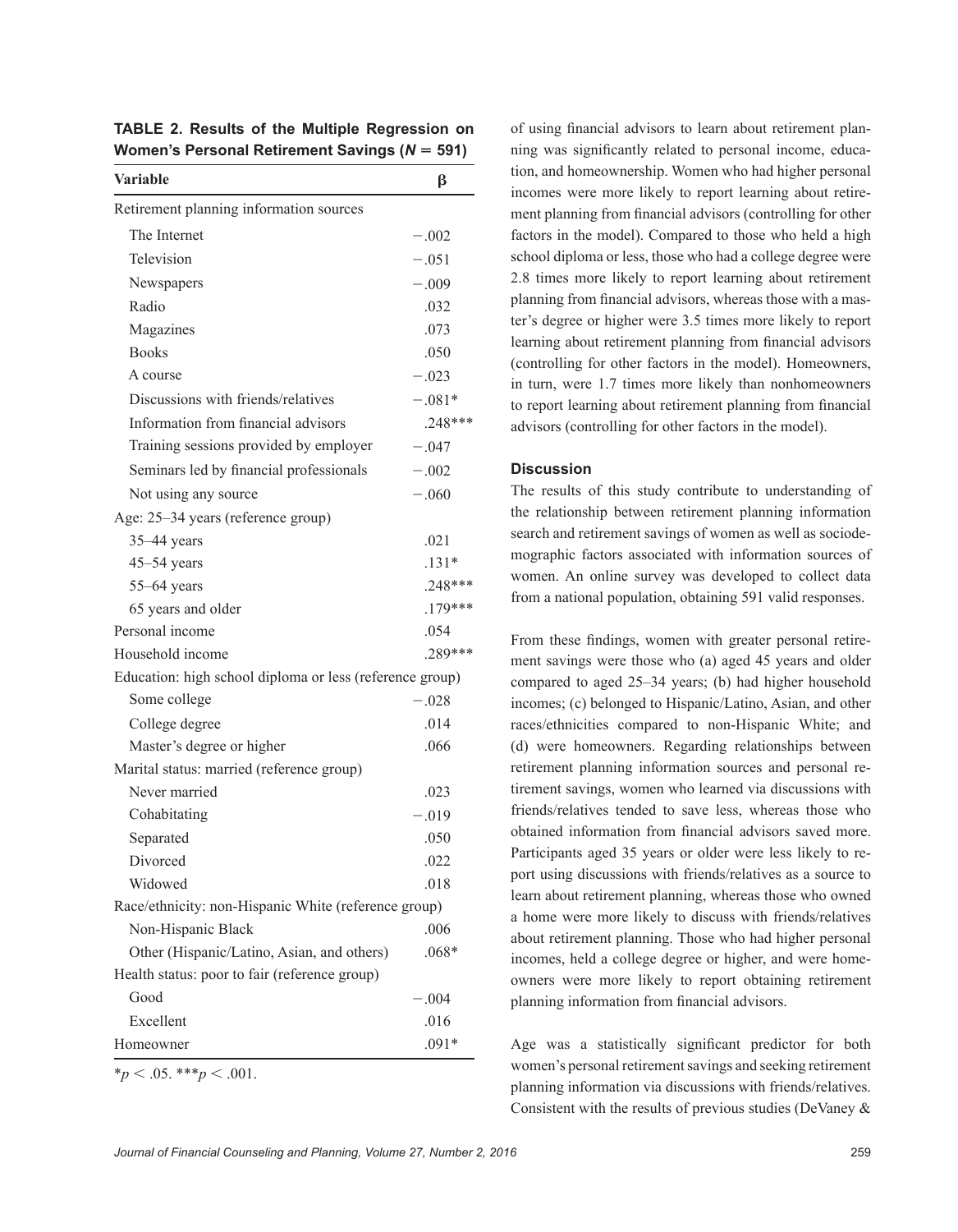|                                                          | <b>Friends/Relatives</b> |                   | <b>Financial Advisors</b> |                   |
|----------------------------------------------------------|--------------------------|-------------------|---------------------------|-------------------|
| Variable                                                 | $\boldsymbol{B}$         | <b>Odds Ratio</b> | $\boldsymbol{B}$          | <b>Odds Ratio</b> |
| Age: 25-34 years (reference group)                       |                          |                   |                           |                   |
| $35-44$ years                                            | $-.938**$                | .391              | $-.599$                   | .549              |
| $45 - 54$ years                                          | $-1.137***$              | .321              | $-.461$                   | .630              |
| $55-64$ years                                            | $-1.007**$               | .365              | $-.224$                   | .799              |
| 65 years and older                                       | $-1.510**$               | .221              | .303                      | 1.354             |
| Personal income                                          | $-.035$                  | .966              | $.100*$                   | 1.105             |
| Household income                                         | $-.004$                  | .996              | .006                      | 1.006             |
| Education: high school diploma or less (reference group) |                          |                   |                           |                   |
| Some college                                             | $-.121$                  | .886              | .680                      | 1.973             |
| College degree                                           | .072                     | 1.075             | $1.030**$                 | 2.801             |
| Master's degree or higher                                | .214                     | 1.239             | 1.254**                   | 3.505             |
| Marital status: married (reference group)                |                          |                   |                           |                   |
| Never married                                            | $-.175$                  | .839              | $-.046$                   | .955              |
| Cohabitating                                             | .181                     | 1.198             | $-.130$                   | .878              |
| Separated                                                | $-.399$                  | .671              | $-.187$                   | .829              |
| Divorced                                                 | .041                     | 1.042             | $-.488$                   | .614              |
| Widowed                                                  | $-.382$                  | .682              | $-.300$                   | .741              |
| Race/ethnicity: non-Hispanic White (reference group)     |                          |                   |                           |                   |
| Non-Hispanic Black                                       | $-.031$                  | .969              | $-.767$                   | .464              |
| Other (Hispanic/Latino, Asian, and others)               | $-.309$                  | .734              | $-.535$                   | .585              |
| Health status: poor to fair (reference group)            |                          |                   |                           |                   |
| Good                                                     | .184                     | 1.202             | .248                      | 1.282             |
| Excellent                                                | .412                     | 1.510             | .076                      | 1.079             |
| Homeowner                                                | $.596**$                 | 1.815             | $.507*$                   | 1.660             |
| $\chi^2$                                                 | 33.233                   |                   | 71.055                    |                   |

**TABLE 3. Results of the Logistic Regression on Discussions With Friends/Relatives and Information From Financial Advisors as Retirement Planning Information Sources (***N 5* **591)**

 $*_{p}$  < .05.  $*_{p}$  < .01.  $*_{p}$  < .001.

Chiremba, 2005; DeVaney et al., 1998; DeVaney & Zhang, 2001; H. Kim & Kim, 2010), older women were more likely to have greater personal retirement savings but less likely to discuss retirement planning with friends/relatives. As H. Kim and Kim (2010) indicated, older consumers have accumulated knowledge and experience of retirement plans over time; however, they might overestimate that knowledge.

Consistent with the results of previous studies (DeVaney et al., 2007; DeVaney et al., 1998; DeVaney & Zhang, 2001; EBRI, 2012), this study showed that participants with greater household incomes saved more, suggesting that these

women benefit from sharing their partners' investments, savings, and/or save money from sharing their living expenses. Although household income does not seem to affect their source choice, women with higher personal incomes are more likely to seek retirement planning information from financial advisors. Personal rather than household income may thus play a more important role in women seeking professional financial services. Although neither personal nor household income, however, were statistically significant predictors for choosing to discuss with friends/relatives about retirement planning, both incomes did negatively affect discussing retirement planning with friends/relatives.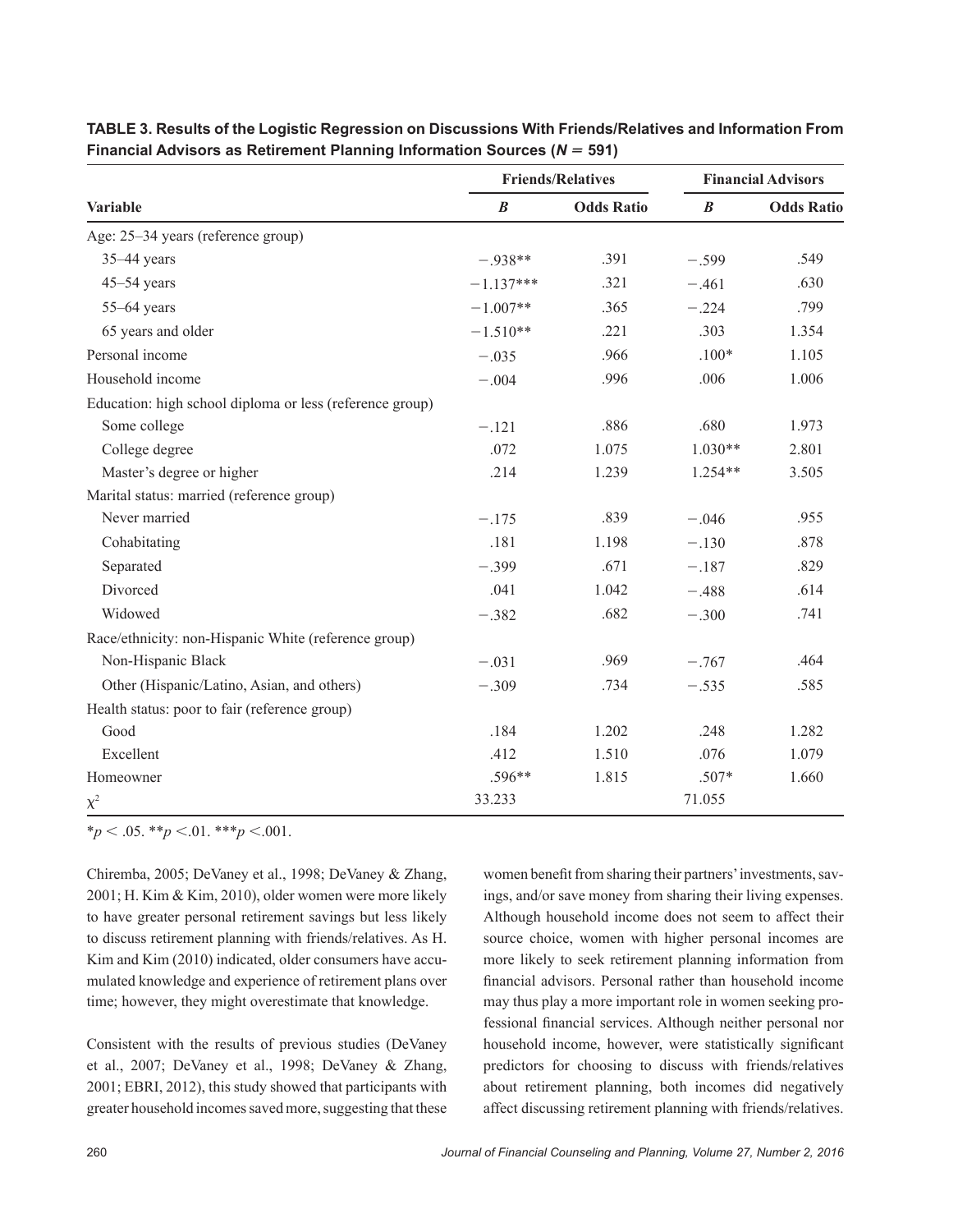Education had no effect on women's personal retirement savings, a result inconsistent with previous research (DeVaney & Chiremba, 2005; DeVaney et al., 2007; DeVaney & Zhang, 2001; Rowland & Lyons, 1996). Women with higher education, however, are more likely to seek retirement planning information from financial advisors, thus saving more in their personal retirement savings.

Marital status was not a statistically significant predictor for both women's personal retirement savings as well as seeking retirement planning information via discussions with friends/relatives and financial advisors. These results are different from previous studies on both retirement savings (DeVaney & Chiremba, 2005; DeVaney & Zhang, 2001) and retirement planning information seeking through professional services (H. Kim & Kim, 2010). Because this study examined women's personal retirement savings without including their partner's individual or mutual accounts, this may account for why married women did not show statistically significant for saving more than unmarried women.

Compared to non-Hispanic Whites, women of other races/ethnicities (i.e., Hispanic/Latino, Asian, and other) saved more in personal retirement savings. This result is inconsistent with previous research (Wider Opportunities for Women, 2012), which found that a greater number of older Hispanic and Asian women lived below the needed income level to make ends meet than did White women aged 65 years or older.

Health status was not a statistically significant predictor in this study. The results are inconsistent with previous studies (Fisher, 2010; Scholz & Levine, 2003) on personal retirement savings. However, both this study and H. Kim and Kim's (2010) study showed that health had no significant impact on obtaining retirement planning information from relatives/friends and financial advisors.

This study demonstrated homeownership as a strong predictor for women's personal retirement savings and their retirement planning information-seeking behaviors (particularly for discussions with friends/relatives and with financial advisors). Consistent with previous research (DeVaney & Chiremba, 2005; DeVaney & Zhang, 2001; James & Sharpe, 2007), homeowners proved to have greater retirement savings. When purchasing a home, consumers may ask for advice from financial advisors, friends, and relatives. It thus makes sense that homeowners are more likely to discuss retirement planning and other financial issues with their friends and relatives in addition to financial advisors.

## *Limitations and Future Research*

As a possible limitation, the women in this study were older than the average population in 2012, according to the U.S. Bureau of Labor Statistics (2014). This result, however, may be because of survey pertains to retirement savings, a topic younger women are less likely to be interest in (and thus choose not to participate). The majority of respondents in this study are non-Hispanic White women (88.8%), which limits the ability to generalize the results to the entire U.S. working female population. Also, because there were fewer than 15 Asian or other race/ethnicity women who participated in this study, they were merged with Hispanic/ Latino into an "other" category to meet statistical reliability standard. When applying this study's findings to other races/ethnicities, researchers should bear this issue in mind.

Future research can (a) further explore the differences among retirement planning information-seeking behaviors and personal retirement savings between Whites and ethnic minorities other than Black Americans, (b) focus on what differences exist between female homeowners who obtained retirement planning information from friends/relatives as opposed to financial professionals, (c) include personal income as a predictor while examining how gender affects personal retirement savings, and (d) use the years spent in retirement rather than health status as a predictor in retirement savings topics because measuring by a subject's years spent in retirement provides implications for one's planned retirement age and life expectancy and help survey participants become more sensitive about their current retirement savings and future savings needs by calculating the years spent in retirement.

#### *Implications*

Women between 25 and 44 years old are more likely to have less personal retirement savings, and women aged 25–34 years are more likely to seek retirement planning information from friends/relatives. The findings that younger women are (a) more likely to seek retirement planning information by discussing with friends/relatives and thus (b) have less retirement savings can help retirement planning professionals determine how best to reach and communicate with younger female clientele. Rather than using the same messages and services to target all women, financial service providers should offer a wider array of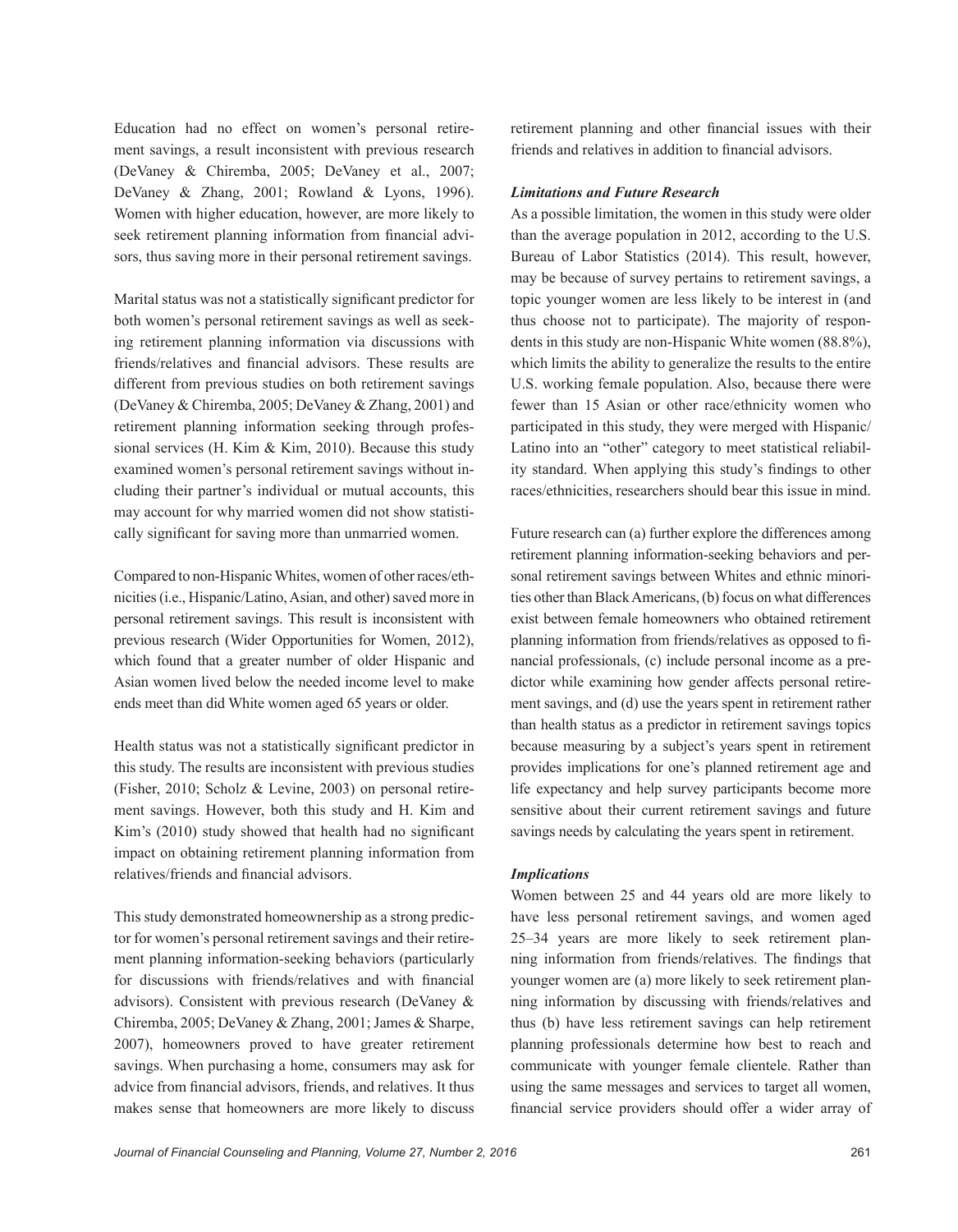products. To reach a younger female demographic, retirement plan marketers should target women first entering the job market, offering them incentives for attending referral programs based on their current savings priorities and life circumstances. Some younger women have little idea of how to manage their personal finances: The only savings method they know of is depositing the money into a savings account. Such a method, however, will neither help their savings beat inflation nor grow because of current low interest rates. Financial educators and service providers may therefore need to provide this group a detailed, step-by-step introduction to investing: where to open a retirement account and how to find a financial professional. To promote saving for retirement as early as possible (so as to increase compound interest), policymakers should consider providing tax deductions for women younger than 30 years (e.g., women who open a retirement account and continue saving for 3–5 years), thus encouraging participation in retirement program.

This study's findings indicate that women with lower personal and/or household income are more likely to discuss retirement planning with friends/relatives, which may therefore result in fewer retirement savings. Policymakers should thus consider making retirement planning services more accessible for women with lower incomes. Retirement plan marketers, furthermore, must emphasize to consumers that investing for retirement can cost as little as \$25 a month, for example, IRA accounts. Marketers also need to provide incentives that both encourage enrollment and tell consumers that, rather than copying other people's saving or investment styles, their retirement plan must tailor to their life and financial circumstances.

Women with higher education are more likely to seek retirement planning information from financial advisors, thus saving more in their personal retirement savings. Financial educators must therefore include retirement planning in school curricula in mandatory education for those who do not plan to go to college.

Because married women share their husband's retirement savings and related benefits, financial advisors need to encourage unmarried women save even more than they would need to if they were married for retirement. Although marital status had no significant impact on obtaining retirement planning information from financial advisors, the negative results indicate that all currently unmarried women were

less likely to seek such an information source compared to married women. Financial marketers and retirement information providers should target unmarried women to emphasize the importance of retirement saving when women are doing so alone.

As Plath and Stevenson (2005) indicated, Hispanics prefer to have short-term savings. Women of other races/ethnicities in this study might therefore view all of their investments and savings as retirement savings and thus do not have specific accounts exclusively for retirement savings. Financial advisors should thus encourage Hispanic/Latino and Asian female clients to open IRAs to manage their retirement savings and investments.

In reality, healthier consumers live longer and thus have longer years spent in retirement, resulting in the need for greater financial savings. Unhealthy consumers, in contrast, may have greater health care needs which also demands greater financial resources. Regardless of consumers' health statuses, saving for retirement is not an option but a necessity. Because one's health status can remain uncertain, it may cause considerable financial strain. As H. Kim and Lyons (2008) note, such unexpected events as health problems may accelerate the depletion of one's savings. Thus, financial educators and providers of retirement information must stress the aforementioned messages to consumers.

A home purchase and mortgage application include several financial processes which allow consumers to review their financial statements. Such a process, in turn, influences retirement savings and may lead families to make retirement saving a priority. Financial service providers can seek partnerships with mortgage lenders so as to provide better retirement planning advice to new homeowners, who tend to have a stable monthly income and may thus wish to learn more about personal retirement investments.

## **References**

- Administration on Aging, U.S. Department of Health and Human Services. (2011). *A profile of older Americans: 2011*. Retrieved from [http://www.aoa.gov/aging\\_](http://www.aoa.gov/aging_statistics/Profile/2011/docs/2011profile.pdf) [statistics/Profile/2011/docs/2011profile.pdf](http://www.aoa.gov/aging_statistics/Profile/2011/docs/2011profile.pdf)
- Banerjee, S. (2012). *Housing top expense for older Americans, but health costs are second, and growing*. Retrieved from [http://www.ebri.org/pdf/PR957.14Feb12](http://www.ebri.org/pdf/PR957.14Feb12.Eld-Exp1.pdf) [.Eld-Exp1.pdf](http://www.ebri.org/pdf/PR957.14Feb12.Eld-Exp1.pdf)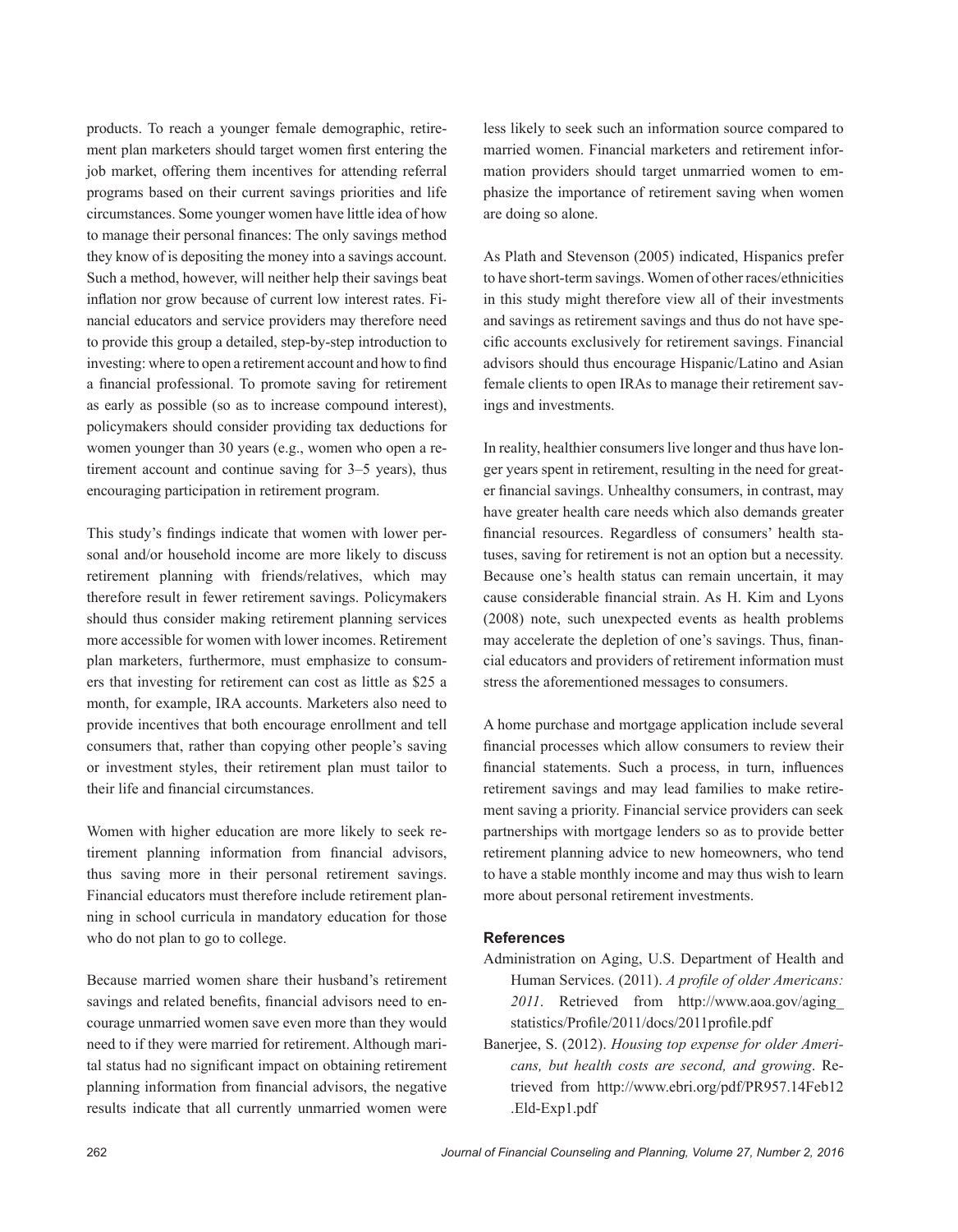- Bernheim, B. D., & Garrett, D. M. (2003). The effects of financial education in the workplace: Evidence from a survey of households. *Journal of Public Economics*, *87*(7–8), 1487–1519.
- Blinder, A. S., & Krueger, A. B. (2004). What does the public know about economic policy, and how does it know it? *Brookings Papers on Economic Activity*, *2004*(1), 327–387.
- Clark, J. B., & Block, S. (2012). How to retire rich? *Kiplinger's Personal Finance*, *66*(10), 43–50.
- Clark, R. L., & d'Ambrosio, M. C. (2003). Ignorance is not bliss: The importance of financial education*. TIAA-CREF Research Dialogue*, *78*, 1–14.
- Colby, S. L., & Ortman, J. M. (2015). *Projections of the size and composition of the U.S. population: 2014 to 2060*. Washington, DC: U.S. Census Bureau.
- DeNavas-Walt, C., Proctor, B. D., & Smith, J. C. (2011). *Income, poverty, and health insurance coverage in the United States: 2010*. Retrieved from [http://www.census](http://www.census.gov/prod/2011pubs/p60-239.pdf) [.gov/prod/2011pubs/p60-239.pdf](http://www.census.gov/prod/2011pubs/p60-239.pdf)
- DeNavas-Walt, C., Proctor, B. D., & Smith, J. C. (2013). *Income, poverty, and health insurance coverage in the United States: 2012*. Retrieved from [http://www.census](http://www.census.gov/prod/2013pubs/p60-245.pdf) [.gov/prod/2013pubs/p60-245.pdf](http://www.census.gov/prod/2013pubs/p60-245.pdf)
- DeVaney, S. A., Anong, S. T., & Yang, Y. (2007). Asset ownership by Black and White families. *Financial Counseling and Planning*, *18*(1), 33–45.
- DeVaney S. A., & Chiremba, S. T. (2005). *Comparing the retirement savings of the baby boomers and other cohorts*. Retrieved from [http://www.bls.gov/opub/mlr/](http://www.bls.gov/opub/mlr/cwc/comparing-the-retirement-savings-of-the-baby-boomers-and-other-cohorts.pdf) [cwc/comparing-the-retirement-savings-of-the-baby](http://www.bls.gov/opub/mlr/cwc/comparing-the-retirement-savings-of-the-baby-boomers-and-other-cohorts.pdf)[boomers-and-other-cohorts.pdf](http://www.bls.gov/opub/mlr/cwc/comparing-the-retirement-savings-of-the-baby-boomers-and-other-cohorts.pdf)
- DeVaney, S. A., Sharpe, D. L., Kratzer, C. Y., & Su, Y. (1998). Retirement preparation of the nonfarm self-employed. *Financial Counseling and Planning*, *9*(1), 53–60.
- DeVaney, S. A., & Zhang, T. C. (2001). A cohort analysis of the amount in defined contribution and individual retirement accounts. *Financial Counseling and Planning*, *12*(1), 89–104.
- Dillman, D. A., Smyth, J. D., & Christian, L. M. (2009). *Internet, mail, and mixed-mode surveys: The tailored design method* (3rd ed.). Hoboken, NJ: Wiley.
- Dwyer, D. P. (1989). *The seven stages of financial planning: A case study approach to financial planning*. Chicago: IL: Longman Financial Services.
- Employee Benefit Research Institute. (2009, November). *Employment-based retirement plan participation:*

*Geographic differences and trends, 2008* (Issue Brief No. 336). Washington, DC: Author.

- Employee Benefit Research Institute. (2011, March). *The 2011 Retirement Confidence Survey: Confidence drops to record lows, reflecting "the New Normal"* (Issue Brief No. 355). Washington, DC: Author.
- Employee Benefit Research Institute. (2012, March). *The 2012 Retirement Confidence Survey: Job insecurity, debt weigh on retirement confidence, savings* (Issue Brief No. 369). Washington, DC: Author.
- Fisher, P. J. (2010). Gender differences in personal saving behaviors. *Journal of Financial Counseling and Planning*, *21*(1), 14–24.
- Garman, E. T., Kim, J., Kratzer, C. Y., Brunson, B. H., & Joo, S. (1999).Workplace financial education improves personal financial wellness. *Financial Counseling and Planning*, *10*(1), 81–91.
- Harvard Men's Health Watch. (2010). *Mars vs. Venus: The gender gap in health*. Retrieved from [http://www](http://www.health.harvard.edu/newsletter_article/mars-vs-venus-the-gender-gap-in-health) [.health.harvard.edu/newsletter\\_article/mars-vs-venus](http://www.health.harvard.edu/newsletter_article/mars-vs-venus-the-gender-gap-in-health)[the-gender-gap-in-health](http://www.health.harvard.edu/newsletter_article/mars-vs-venus-the-gender-gap-in-health)
- James, R. N., III, & Sharpe, D. L. (2007). Is time running out? Savings and investments of renters nearing retirement age. *Financial Counseling and Planning Education*, *18*(2), 61–75.
- Joo, S.-H., & Grable, J. E. (2001). Factors associated with seeking and using professional retirement-planning help. *Family and Consumer Sciences Research Journal*, *30*(1), 37–63.
- Joo, S.-H., & Grable, J. E. (2005). Employee education and the likelihood of having a retirement savings program. *Financial Counseling and Planning*, *16*(1), 37–49.
- Kim, H., & Kim, J. (2010). Information search for retirement plans among financially distressed consumers. *Journal of Family and Economic Issues*, *31*(1), 51–62.
- Kim, H., & Lyons, A. C. (2008). No pain, no strain: Impact of health on the financial security of older Americans. *The Journal of Consumer Affairs*, *42*, 9–36.
- Kim, J. (2007). Workplace financial education program: Does it have an impact on employees' personal finances? *Journal of Family and Consumer Science*, *99*(1), 43–47.
- Kim, J., Kwon, J., & Anderson, E. (2005). Factors related to retirement confidence: Retirement preparation and workplace financial education. *Financial Counseling and Planning*, *16*(2), 77–89.
- Lichtenstein, J. H. (2010). *Saving for retirement: A look at small business owners*. Retrieved from [https://www](https://www.sba.gov/sites/default/files/rs362tot_2.pdf) [.sba.gov/sites/default/files/rs362tot\\_2.pdf](https://www.sba.gov/sites/default/files/rs362tot_2.pdf)